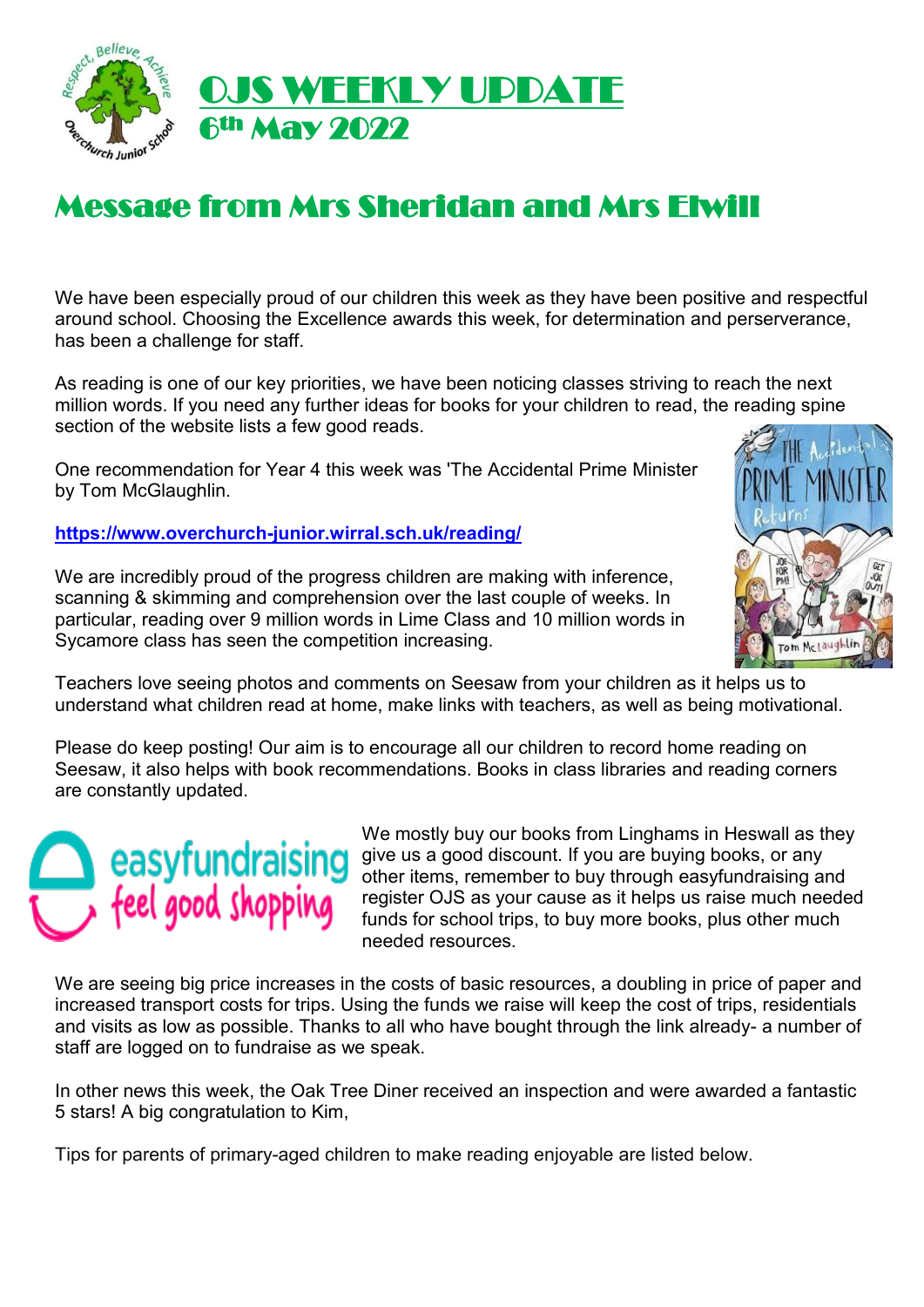# Support Your Children to Read



The department for education has recently published 10 top tips to support children to read.

We thought you would be interested to read their suggestions in our newsletter th[is w](https://creativecommons.org/licenses/by-nc/3.0/)eek.

1.**Encourage your child to read** - Reading helps your child's wellbeing, develops imagination and has educational benefits too. Just a few minutes a day can have a big impact on children of all ages.

2. **Read aloud regularly** - Try to read to your child every day. It's a special time to snuggle up and enjoy a story. Stories matter and children love re-reading them and poring over the pictures. Try adding funny voices to bring characters to life.

3. **Encourage reading choice** - Give children lots of opportunities to read different things in their own time - it doesn't just have to be books. There's fiction, non-fiction, poetry, comics, magazines, recipes and much more. Try leaving interesting reading material in different places around the home and see who picks it up.

4. **Read together** - Choose a favourite time to read together as a family and enjoy it. This might be evervone reading the same book together, reading different things at the same time, or getting your children to read to each other. This time spent reading together can be relaxing for all.

5. **Create a comfortable environment** - Make a calm, comfortable place for your family to relax and read independently - or together.

6. **Make use of your local library** - Libraries in England are able to open from 4 July, so visit them when you're able to and explore all sorts of reading ideas. Local libraries also offer brilliant online materials, including audiobooks and ebooks to borrow. See [Libraries Connected](https://www.librariesconnected.org.uk/page/librariesfromhome) for more digital library services and resources.

7. **Talk about books** - This is a great way to make connections, develop understanding and make reading even more enjoyable. Start by discussing the front cover and talking about what it reveals and suggests the book could be about. Then talk about what you've been reading and share ideas. You could discuss something that happened that surprised you, or something new that you found out. You could talk about how the book makes you feel and whether it reminds you of anything.

8. **Bring reading to life** - You could try cooking a recipe you've read together. Would you recommend it to a friend? Alternatively, play a game where you pretend to be the characters in a book, or discuss an interesting article you've read.

9. **Make reading active** - Play games that involve making connections between pictures, objects and words, such as reading about an object and finding similar things in your home. You could organise treasure hunts related to what you're reading. Try creating your child's very own book by using photos from your day and adding captions.

10. **Engage your child in reading in a way that suits them** - You know your child best and you'll know the best times for your child to read. If they have special educational needs and disabilities (SEND) then short, creative activities may be the way to get them most interested. If English is an additional language, encourage reading in a child's first language, as well as in English. What matters most is that they enjoy it.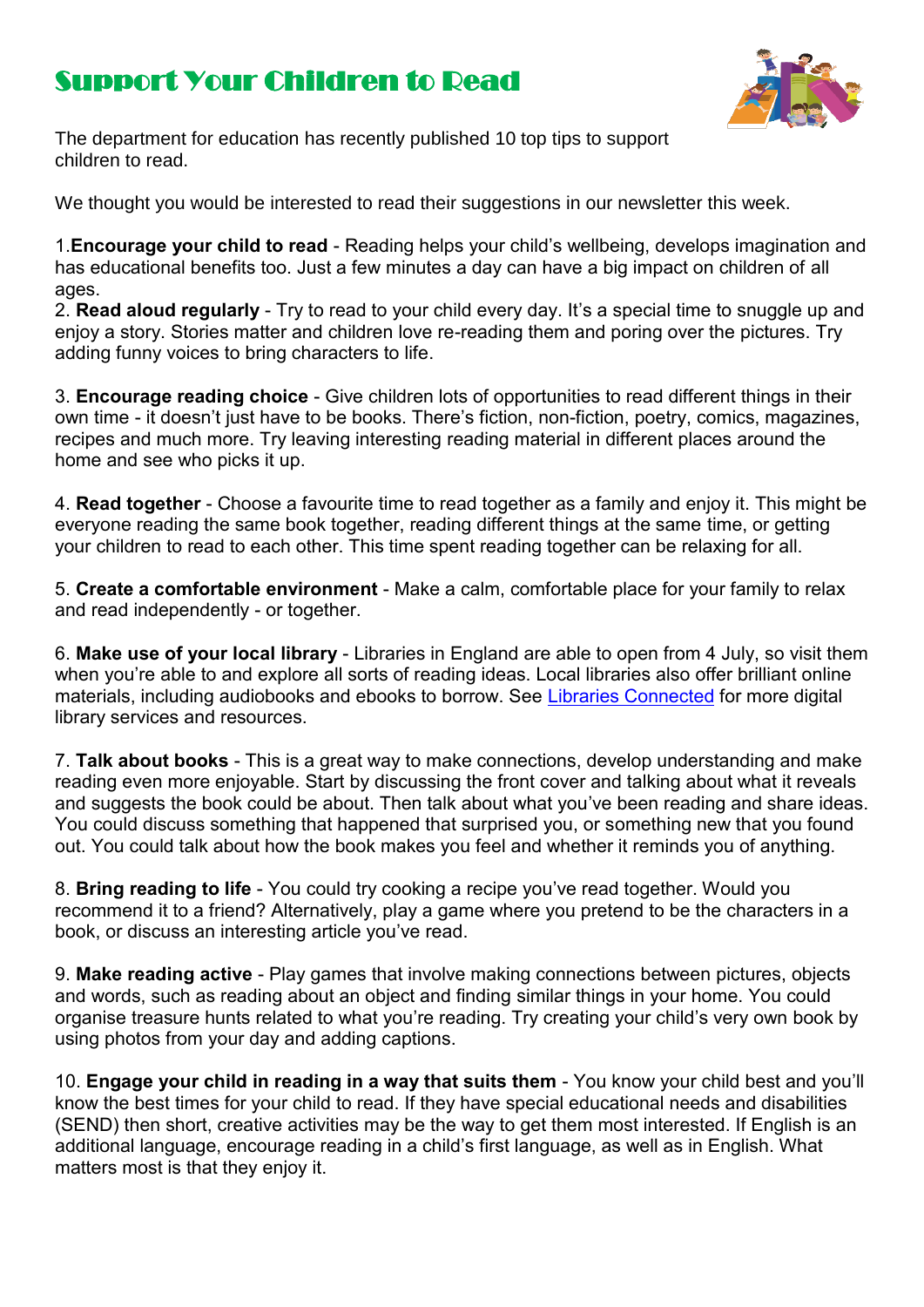# Introducing OJS Together



## **Upcoming Events** Ι

## **Photography Fundraiser**



OJS Together is about more than fundraising but is about working as a community to help our children, school and families.

A dedicated team of parents and staff collaborate to plan fun fundraising opportunities that will go towards funding school trips, residentials as well as resources to be used in school.

Our community is important to us so partnering with Neo, HAF and running the 'Food Pantry & 'Uniform Exchange' means we are able to support families as the cost of living rises.

We will be hosting a fundraising event on Saturday 9<sup>th</sup> July.

Gemma Mae Photography in conjunction with Whitebox will be here in the school hall to do photoshoots for our families.

This information has been sent out via our ParentApp.

You can book your slot/s by calling the school office on 0151 677 4150 and payment will be via ParentPay.

The digital images you receive are copyright free. Therefore, you can print or use them as many times as you like and in any way that you wish.

You can also look forward to the following:

- **Can Cook Fresh Food Boxes will be distributed to some children on Friday 6<sup>th</sup> May and the** rest will be given out on Tuesday 10<sup>th</sup> May
- *Freezy Friday* will take place every Friday, starting from 13<sup>th</sup> May
- *Jubilee Party Day* will take place on Thursday 26th May
- *Non-uniform Day* will take place on Wednesday 20<sup>th</sup> July
- **Cake and Sweetie Sale will take place after school on Jubilee Party Day, Thursday 26<sup>th</sup> May**
- **Break the Rules Day will take place on Monday 18th July**
- **♦ Family Dining Raffles**

Sports Day Refreshment Stand

More information regarding these events can be found in the Summer Term Upcoming Events Calendar which you can find in the Letters for You section of the App. We have also put the calendar at the end of this newsletter for your information.  $\mathcal{L}_\text{max}$  and the contract of the contract of the contract of the contract of the contract of the contract of the contract of the contract of the contract of the contract of the contract of the contract of the contrac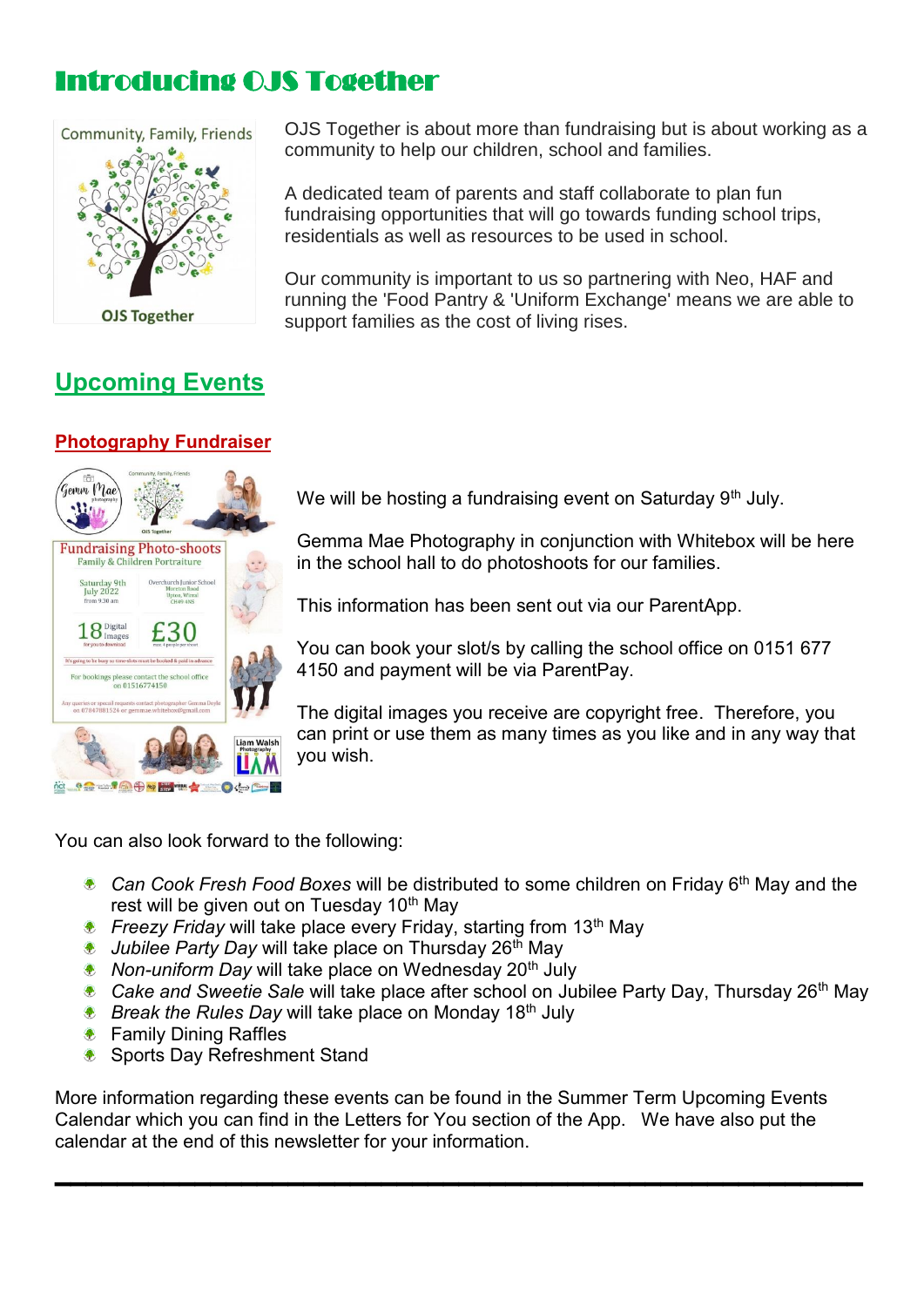

# This Week's Class Attendance Figures

| Apple        | 95.4%  | Cherry              | 98.86% |
|--------------|--------|---------------------|--------|
| Ash          | 89.88% | Pine                | 91.11% |
| Larch        | 92.22% | <b>Silver Birch</b> | 93.33% |
| <b>Beech</b> | 94.51% | Lime                | 93.09% |
| Hawthorn     | 92.94% | Rowan               | 92.19% |
| Willow       | 91.03% | Sycamore            | 89.36% |

 $\mathcal{L}_\mathcal{L} = \{ \mathcal{L}_\mathcal{L} = \{ \mathcal{L}_\mathcal{L} = \{ \mathcal{L}_\mathcal{L} = \{ \mathcal{L}_\mathcal{L} = \{ \mathcal{L}_\mathcal{L} = \{ \mathcal{L}_\mathcal{L} = \{ \mathcal{L}_\mathcal{L} = \{ \mathcal{L}_\mathcal{L} = \{ \mathcal{L}_\mathcal{L} = \{ \mathcal{L}_\mathcal{L} = \{ \mathcal{L}_\mathcal{L} = \{ \mathcal{L}_\mathcal{L} = \{ \mathcal{L}_\mathcal{L} = \{ \mathcal{L}_\mathcal{$ 

As a school we must achieve at least 96% attendance.

Congratulations to Cherry class for winning this week's class attendance and the overall school attendance with 98.86%! This class will receive extra MUGA time and 5 respect points for each class member.

This week's winner of lower school attendance is Apple class with 95.4%. This class will receive 3 respect points for each class member.

This week's winner of upper school is Cherry class with 98.86%. This class will receive 3 respect points for each class member  $\mathcal{L}_\text{max}$  and the contract of the contract of the contract of the contract of the contract of the contract of the contract of the contract of the contract of the contract of the contract of the contract of the contrac



## Star Readers

This week's Star Readers are:

| $Apple -$  | Mason C   | Cherry -       | Joshua J  |
|------------|-----------|----------------|-----------|
| $Ash -$    | Charlie P | Pine -         | Oliver C  |
| Larch -    | Heidi B   | Silver Birch - | Faith B   |
| Beech-     | Lexi W    | Lime -         | Amelia L  |
| Hawthorn - | Jessica P | Rowan-         | Joshua Mc |
| Willow $-$ | Robert L  | Sycamore -     | Sophia W  |

Congratulations to all our Star Readers this week.

Keep up the great work everybody!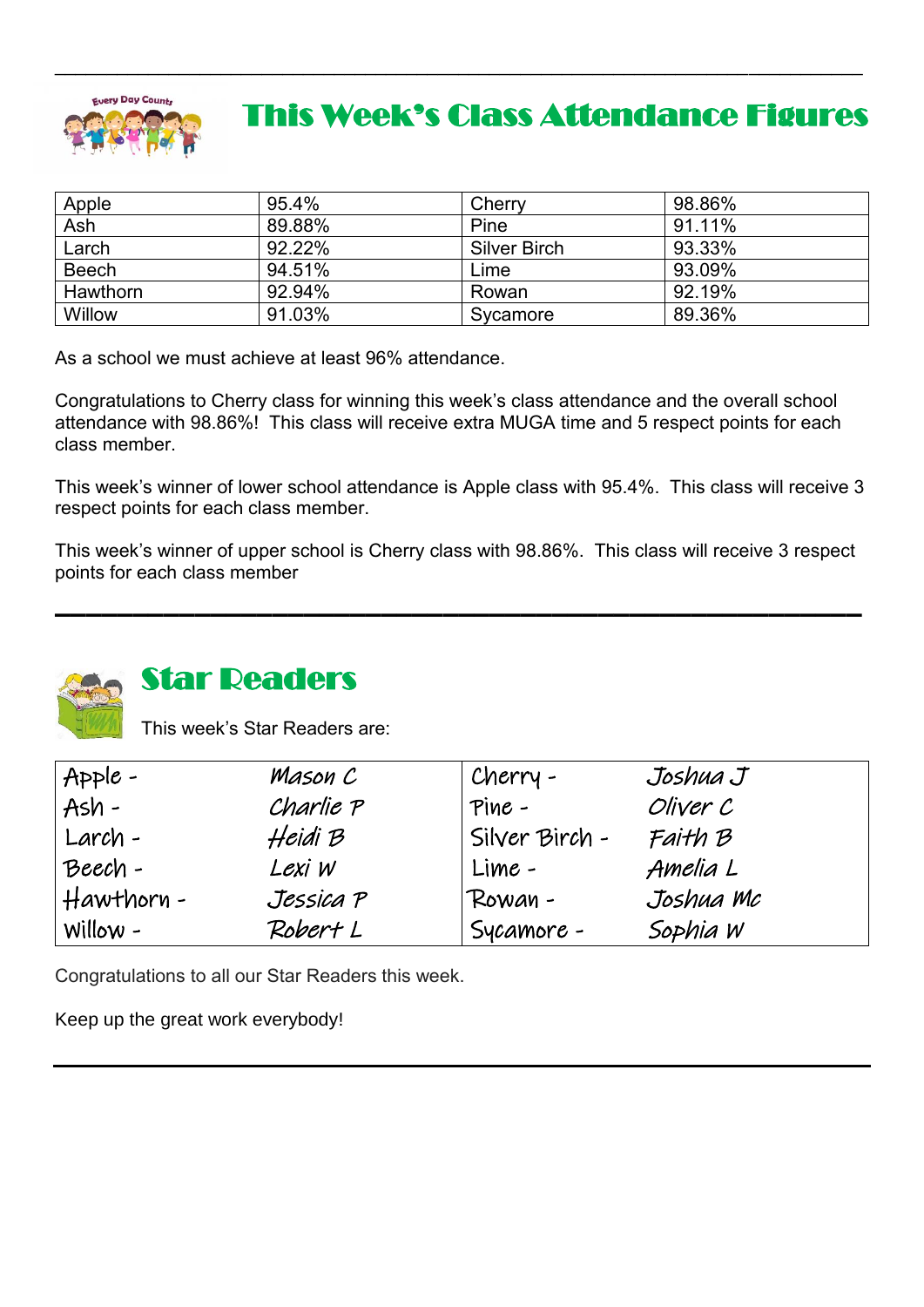

# Excellence Award Winners

| Apple -    | Spencer L       | Cherry -              | Lottie-Mai Mc   |
|------------|-----------------|-----------------------|-----------------|
| Ash -      | John P          | Pine -                | <b>Elliot H</b> |
| Larch -    | Heidi B         | Silver Birch $ \vert$ | $O$ llie $C$    |
| Beech -    | Tia-Mai I       | Lime -                | Jack W          |
| Hawthorn - | <b>Samson M</b> | Rowan -               | <b>Aaron B</b>  |
| Willow -   | Millie-Sue S    | Sycamore -            | <b>Finlay R</b> |

Well Done to All!!



THE OAK TREE DINER



## **Family Dining – It's Back!!**

We will be inviting parents / carers into school to enjoy a roast dinner with their child/ren. The cost will be £2.60 per guest and there is a maximum of 2 guests per child.

The item will soon appear on your child's ParentPay account and your

payment will be your booking. We will be unable to take cash on the day. Bookings/ payments must be made in advance.

We will send a message out on the ParentApp when this event is available for booking along with specific times.

The Family Dining events will take place on the following dates:

Year 3 - Wednesday 18<sup>th</sup> May Year 4 - Wednesday 15<sup>th</sup> June Year 5 - Wednesday 22<sup>nd</sup> June (we have changed the date from Wednesday 29<sup>th</sup> June)

OJS Together will also be selling Raffle Tickets on the day.



### **Year 6 Post-SAT's Breakfast Friday 13th May at 9am**

**\_\_\_\_\_\_\_\_\_\_\_\_\_\_\_\_\_\_\_\_\_\_\_\_\_\_\_\_\_\_\_\_\_\_\_\_\_\_\_\_\_\_\_\_\_\_\_\_\_\_\_\_\_\_\_\_\_\_\_\_\_\_\_\_\_\_\_\_\_\_\_\_\_\_\_\_\_\_**

Our year 6 pupils will be treated to a special celebratory breakfast after a difficult week of SATs. There will be no charge for this event.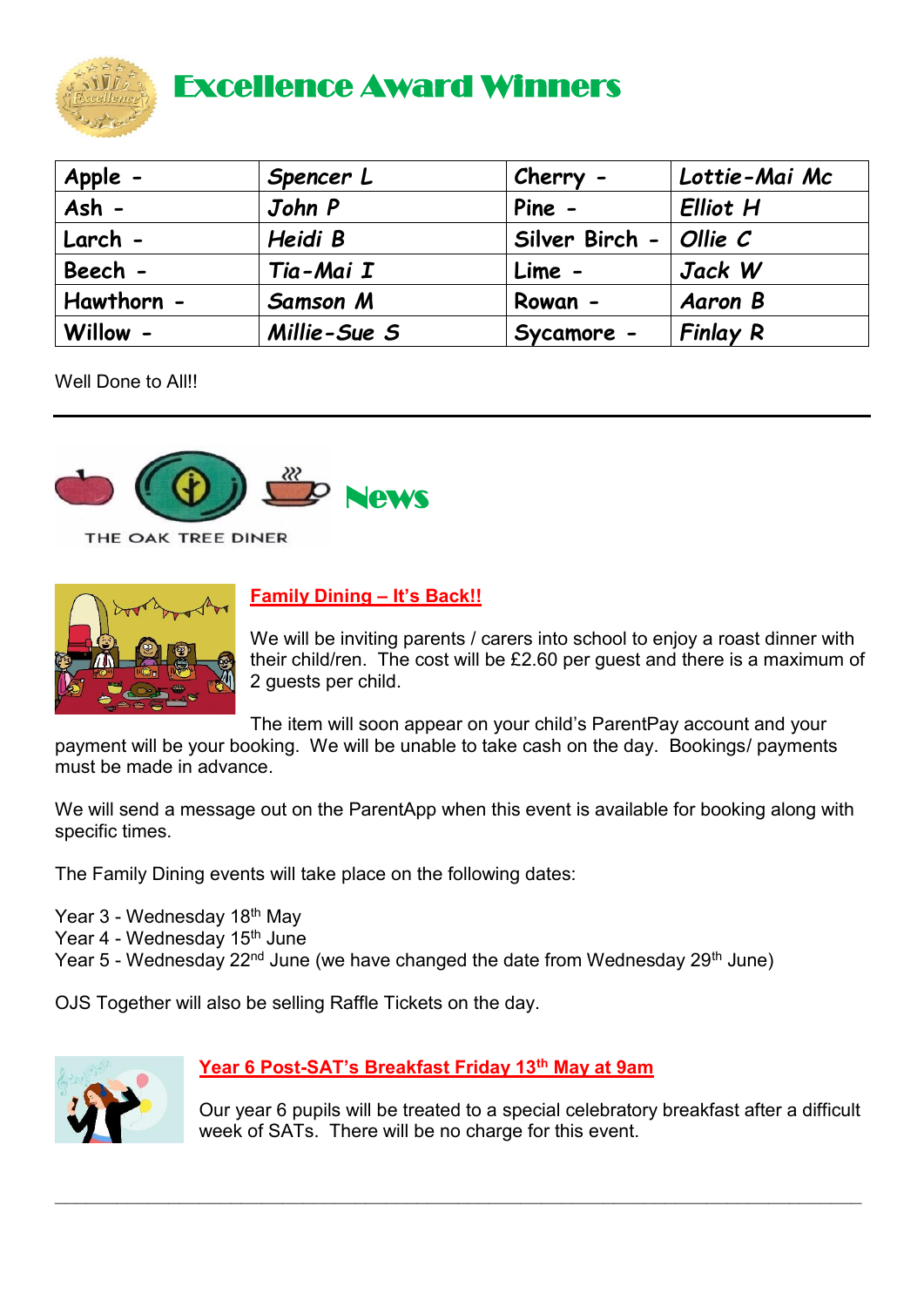# 11+ Registration

Year 5 children can now be registered for the 11+ exam, due to take place in September.

Forms are to be completed online via the Wirral.gov website. If you are unable to complete the form online, you can request a paper copy by calling 0151 606 2000.

The deadline for registration for the 11+ Exam is 31<sup>st</sup> May 2022.

# Weekly Subject Focus

Each week we focus on a different subject which includes taking part in projects and conducting experiments. This helps to give the children a more in-depth knowledge of the subject as well as a greater interest. For your information, please see below the schedule of our weekly subject focus for this half term.

| Week Commencing 9th May 2022  | <b>Music Week</b>   |
|-------------------------------|---------------------|
| Week Commencing 16th May 2022 | <b>History Week</b> |
| Week Commencing 23rd May 2022 | Geography Week      |
| <b>May Half Term Break</b>    |                     |

# Mr Sheehan's Soccer @ School Half Term Club